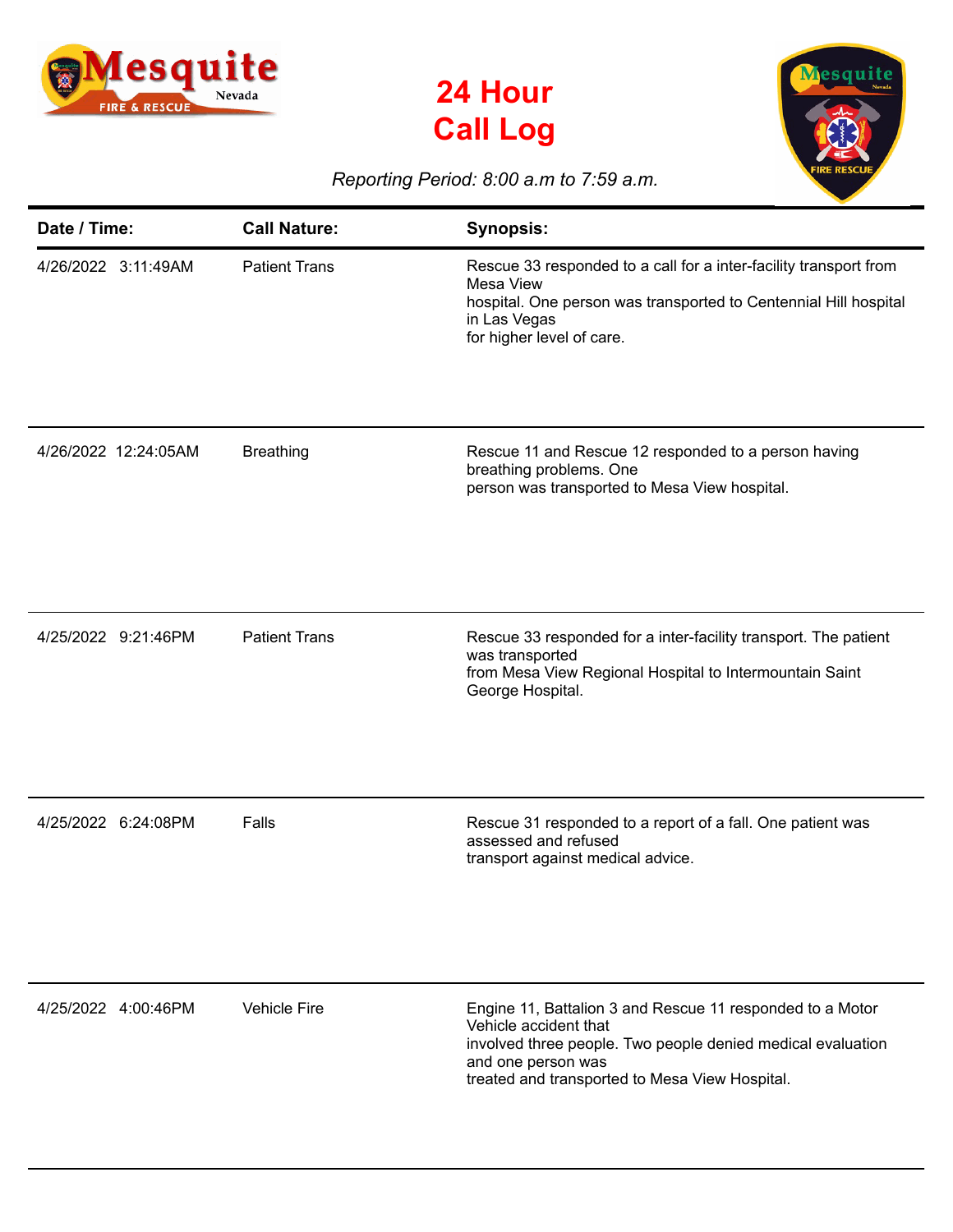| Date / Time:         | <b>Call Nature:</b> | <b>Synopsis:</b>                                                                                                                                                               |
|----------------------|---------------------|--------------------------------------------------------------------------------------------------------------------------------------------------------------------------------|
| 4/25/2022 3:47:54PM  | Falls               | Rescue 31 and Rescue 32 responded to two people that had<br>fallen. Both person's<br>were treated and transported to Mesa View Hospital.                                       |
| 4/25/2022 1:30:26PM  | Falls               | Rescue 31 responded to a person that had fallen. One person<br>was assisted with no<br>transport.                                                                              |
| 4/25/2022 1:04:53PM  | <b>Breathing</b>    | Rescue 11 and Rescue 31 responded to a person having<br>breathing complaints. One<br>person was treated and transported to Saint George Hospital.                              |
| 4/25/2022 11:25:42AM | Stroke (CVA)        | Rescue 11 and Rescue 12 responded to a person having a<br>possible stroke. One<br>person was assisted and transported to Saint George Hospital.                                |
| 4/25/2022 10:48:15AM | <b>Sick Person</b>  | Rescue 11 responded to a person reported to be sick. One<br>person was treated and<br>transported to Mesa View Hospital.                                                       |
| 4/25/2022 9:59:34AM  | Psychiatric         | Rescue 11 responded to a person that was having a behavior<br>emergency. While en<br>route to call dispatched cancelled Rescue 11 with Police<br>Officers left with<br>person. |